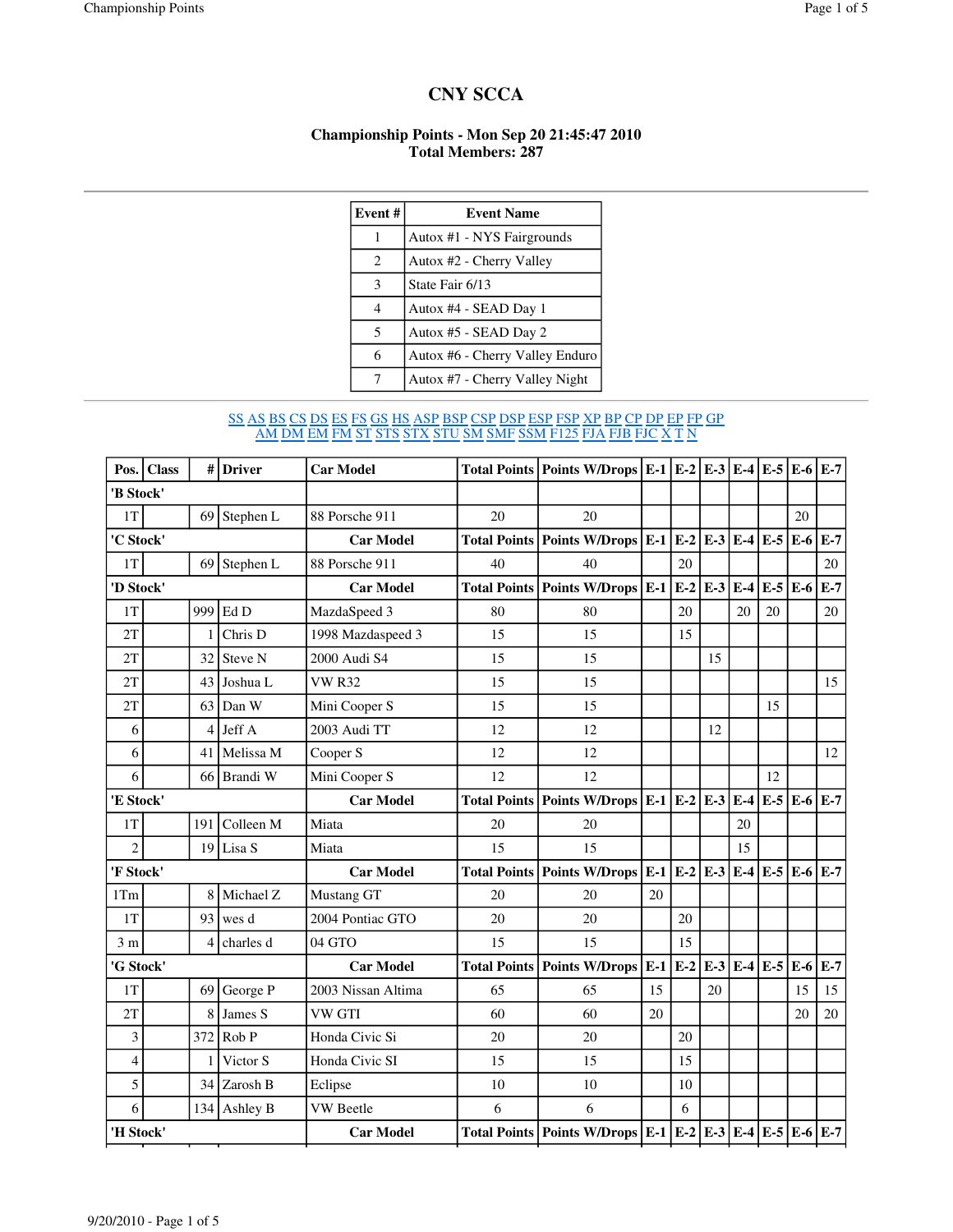| 1Tm<br>2Tm<br>$\mathbf{3}$<br>4 m<br>1Tm<br>1T<br>2T<br>3m<br>4 m<br>5<br>6 | 'G Prepared'<br>'A Modified'<br>99<br>'D Modified'<br>'E Modified'<br>11<br>122<br>'Street Touring' | $14$ Kevin P<br>54 Llewell H<br>$4$ Richard M<br>$14$ Caye M<br>wm lee h<br>41 Jonathan M<br>$77$ Leo S<br>Paul K<br>21<br>William M<br>rex f<br>22<br>Tammy F<br>$13$ David B<br>$16$ Dan B | Pontiac Solstice GXP<br><b>Car Model</b><br>62 Corvair<br><b>Car Model</b><br>2006 Ram<br>Kart<br>Other A MOD minisprint<br>Kart<br><b>Car Model</b><br>Sabre 7<br><b>Car Model</b><br><b>65 COBRA</b><br>1965 Ford Cobra<br>1962 MG Midget<br>1962 MG Midget<br>Chevy Corvair<br>Chevy Corvair<br><b>Car Model</b> | 40<br>20<br>80<br>45<br>28<br>22<br>60<br><b>Total Points</b><br>99<br>77<br>75<br>32<br>20<br>15 | 40<br>Total Points   Points W/Drops $\left E-1\right E-2\right E-3$<br>20<br>Total Points   Points W/Drops   E-1   E-2   E-3   E-4   E-5   E-6   E-7<br>80<br>45<br>28<br>22<br>Total Points   Points W/Drops   E-1   E-2<br>60<br><b>Points W/Drops</b><br>99<br>77<br>75<br>32<br>20<br>15<br>Total Points   Points W/Drops   E-1   E-2   E-3   E-4   E-5   E-6 | 20<br>15<br>20<br>$E-1$<br>12<br>15<br>20<br>10 | 20<br>20<br>15<br>$\mathbf{1}$<br>$E-2$<br>12<br>20<br>15<br>10 | 20<br>15<br>12<br>10<br>$E-3$<br>20<br>$E-3$<br>20<br>15 | 20<br>15<br>12<br>20<br>$E-4$<br>20 | $E-4$ $E-5$<br>E-4 E-5 E-6 E-7<br>15<br>20 | E-6<br>$E-5 E-6 E-7$<br>20<br>15<br>10<br>12 | $E-7$<br>12<br>10<br>20<br>15<br>$E-7$ |
|-----------------------------------------------------------------------------|-----------------------------------------------------------------------------------------------------|----------------------------------------------------------------------------------------------------------------------------------------------------------------------------------------------|---------------------------------------------------------------------------------------------------------------------------------------------------------------------------------------------------------------------------------------------------------------------------------------------------------------------|---------------------------------------------------------------------------------------------------|-------------------------------------------------------------------------------------------------------------------------------------------------------------------------------------------------------------------------------------------------------------------------------------------------------------------------------------------------------------------|-------------------------------------------------|-----------------------------------------------------------------|----------------------------------------------------------|-------------------------------------|--------------------------------------------|----------------------------------------------|----------------------------------------|
|                                                                             |                                                                                                     |                                                                                                                                                                                              |                                                                                                                                                                                                                                                                                                                     |                                                                                                   |                                                                                                                                                                                                                                                                                                                                                                   |                                                 |                                                                 |                                                          |                                     |                                            |                                              |                                        |
|                                                                             |                                                                                                     |                                                                                                                                                                                              |                                                                                                                                                                                                                                                                                                                     |                                                                                                   |                                                                                                                                                                                                                                                                                                                                                                   |                                                 |                                                                 |                                                          |                                     |                                            |                                              |                                        |
|                                                                             |                                                                                                     |                                                                                                                                                                                              |                                                                                                                                                                                                                                                                                                                     |                                                                                                   |                                                                                                                                                                                                                                                                                                                                                                   |                                                 |                                                                 |                                                          |                                     |                                            |                                              |                                        |
|                                                                             |                                                                                                     |                                                                                                                                                                                              |                                                                                                                                                                                                                                                                                                                     |                                                                                                   |                                                                                                                                                                                                                                                                                                                                                                   |                                                 |                                                                 |                                                          |                                     |                                            |                                              |                                        |
|                                                                             |                                                                                                     |                                                                                                                                                                                              |                                                                                                                                                                                                                                                                                                                     |                                                                                                   |                                                                                                                                                                                                                                                                                                                                                                   |                                                 |                                                                 |                                                          |                                     |                                            |                                              |                                        |
|                                                                             |                                                                                                     |                                                                                                                                                                                              |                                                                                                                                                                                                                                                                                                                     |                                                                                                   |                                                                                                                                                                                                                                                                                                                                                                   |                                                 |                                                                 |                                                          |                                     |                                            |                                              |                                        |
|                                                                             |                                                                                                     |                                                                                                                                                                                              |                                                                                                                                                                                                                                                                                                                     |                                                                                                   |                                                                                                                                                                                                                                                                                                                                                                   |                                                 |                                                                 |                                                          |                                     |                                            |                                              |                                        |
|                                                                             |                                                                                                     |                                                                                                                                                                                              |                                                                                                                                                                                                                                                                                                                     |                                                                                                   |                                                                                                                                                                                                                                                                                                                                                                   |                                                 |                                                                 |                                                          |                                     |                                            |                                              |                                        |
|                                                                             |                                                                                                     |                                                                                                                                                                                              |                                                                                                                                                                                                                                                                                                                     |                                                                                                   |                                                                                                                                                                                                                                                                                                                                                                   |                                                 |                                                                 |                                                          |                                     |                                            |                                              |                                        |
|                                                                             |                                                                                                     |                                                                                                                                                                                              |                                                                                                                                                                                                                                                                                                                     |                                                                                                   |                                                                                                                                                                                                                                                                                                                                                                   |                                                 |                                                                 |                                                          |                                     |                                            |                                              |                                        |
|                                                                             |                                                                                                     |                                                                                                                                                                                              |                                                                                                                                                                                                                                                                                                                     |                                                                                                   |                                                                                                                                                                                                                                                                                                                                                                   |                                                 |                                                                 |                                                          |                                     |                                            |                                              |                                        |
|                                                                             |                                                                                                     |                                                                                                                                                                                              |                                                                                                                                                                                                                                                                                                                     |                                                                                                   |                                                                                                                                                                                                                                                                                                                                                                   |                                                 |                                                                 |                                                          |                                     |                                            |                                              |                                        |
|                                                                             |                                                                                                     |                                                                                                                                                                                              |                                                                                                                                                                                                                                                                                                                     |                                                                                                   |                                                                                                                                                                                                                                                                                                                                                                   |                                                 |                                                                 |                                                          |                                     |                                            |                                              |                                        |
|                                                                             |                                                                                                     |                                                                                                                                                                                              |                                                                                                                                                                                                                                                                                                                     |                                                                                                   |                                                                                                                                                                                                                                                                                                                                                                   |                                                 |                                                                 |                                                          |                                     |                                            |                                              |                                        |
|                                                                             |                                                                                                     |                                                                                                                                                                                              |                                                                                                                                                                                                                                                                                                                     |                                                                                                   |                                                                                                                                                                                                                                                                                                                                                                   |                                                 |                                                                 |                                                          |                                     |                                            |                                              |                                        |
| 1T                                                                          |                                                                                                     |                                                                                                                                                                                              |                                                                                                                                                                                                                                                                                                                     |                                                                                                   |                                                                                                                                                                                                                                                                                                                                                                   |                                                 |                                                                 |                                                          |                                     |                                            |                                              |                                        |
|                                                                             |                                                                                                     |                                                                                                                                                                                              |                                                                                                                                                                                                                                                                                                                     |                                                                                                   |                                                                                                                                                                                                                                                                                                                                                                   |                                                 |                                                                 |                                                          |                                     |                                            |                                              |                                        |
| 1T                                                                          |                                                                                                     |                                                                                                                                                                                              |                                                                                                                                                                                                                                                                                                                     |                                                                                                   |                                                                                                                                                                                                                                                                                                                                                                   |                                                 |                                                                 |                                                          |                                     |                                            | 20                                           | 20                                     |
|                                                                             | 'F Prepared'                                                                                        |                                                                                                                                                                                              | <b>Car Model</b>                                                                                                                                                                                                                                                                                                    |                                                                                                   | Total Points   Points W/Drops   E-1   E-2                                                                                                                                                                                                                                                                                                                         |                                                 |                                                                 | $E-3$                                                    |                                     | $E-4$ $E-5$                                | E-6                                          | $E-7$                                  |
| 1Tm                                                                         |                                                                                                     | $30$ Jon C                                                                                                                                                                                   | 1984 VW Rabbit                                                                                                                                                                                                                                                                                                      | 40                                                                                                | 40                                                                                                                                                                                                                                                                                                                                                                |                                                 |                                                                 | 20                                                       |                                     |                                            | 20                                           |                                        |
|                                                                             | 'E Prepared'                                                                                        |                                                                                                                                                                                              | <b>Car Model</b>                                                                                                                                                                                                                                                                                                    |                                                                                                   | Total Points   Points W/Drops   E-1   E-2                                                                                                                                                                                                                                                                                                                         |                                                 |                                                                 | $E-3$                                                    | $E-4$                               | $E-5$                                      | $E-6$                                        | $E-7$                                  |
| $\overline{c}$                                                              |                                                                                                     | $35$ Brian R                                                                                                                                                                                 | Miata                                                                                                                                                                                                                                                                                                               | 15                                                                                                | 15                                                                                                                                                                                                                                                                                                                                                                |                                                 |                                                                 |                                                          |                                     | 15                                         |                                              |                                        |
| 1T                                                                          |                                                                                                     | $53$ Tina R                                                                                                                                                                                  | Miata                                                                                                                                                                                                                                                                                                               | 20                                                                                                | 20                                                                                                                                                                                                                                                                                                                                                                |                                                 |                                                                 |                                                          |                                     | 20                                         |                                              |                                        |
|                                                                             | 'D Prepared'                                                                                        |                                                                                                                                                                                              | <b>Car Model</b>                                                                                                                                                                                                                                                                                                    |                                                                                                   | Total Points   Points W/Drops   E-1   E-2                                                                                                                                                                                                                                                                                                                         |                                                 |                                                                 | $E-3$                                                    | $E-4$                               | $E-5$                                      | $E-6$ $E-7$                                  |                                        |
| 1Tm                                                                         |                                                                                                     | $31$ Tim S                                                                                                                                                                                   | VW GTI                                                                                                                                                                                                                                                                                                              | 20                                                                                                | 20                                                                                                                                                                                                                                                                                                                                                                |                                                 | 20                                                              |                                                          |                                     |                                            |                                              |                                        |
|                                                                             | 'F Street Prepared'                                                                                 |                                                                                                                                                                                              | <b>Car Model</b>                                                                                                                                                                                                                                                                                                    |                                                                                                   | Total Points   Points W/Drops   E-1                                                                                                                                                                                                                                                                                                                               |                                                 | $E-2$                                                           | $E-3$                                                    | $E-4$                               |                                            | $E-5$ $E-6$                                  | $E-7$                                  |
| 1T                                                                          |                                                                                                     | $62$ Chris C                                                                                                                                                                                 | Camaro                                                                                                                                                                                                                                                                                                              | 80                                                                                                | 80                                                                                                                                                                                                                                                                                                                                                                | 20                                              | 20                                                              | 20                                                       |                                     |                                            |                                              | 20                                     |
|                                                                             | 'E Street Prepared'                                                                                 |                                                                                                                                                                                              | <b>Car Model</b>                                                                                                                                                                                                                                                                                                    |                                                                                                   | Total Points   Points W/Drops   E-1                                                                                                                                                                                                                                                                                                                               |                                                 | $E-2$                                                           | $E-3$                                                    | $E-4$                               | $E-5$                                      | E-6                                          | $E-7$                                  |
| $\overline{3}$                                                              |                                                                                                     | 113 David M                                                                                                                                                                                  | 1995 Nissan 240sx                                                                                                                                                                                                                                                                                                   | 15                                                                                                | 15                                                                                                                                                                                                                                                                                                                                                                |                                                 |                                                                 | 15                                                       |                                     |                                            |                                              |                                        |
| $\overline{c}$                                                              |                                                                                                     | 23<br>Tim <sub>S</sub>                                                                                                                                                                       | <b>VW GTI</b>                                                                                                                                                                                                                                                                                                       | 20                                                                                                | 20                                                                                                                                                                                                                                                                                                                                                                |                                                 |                                                                 |                                                          |                                     | 20                                         |                                              |                                        |
| 1T                                                                          |                                                                                                     | 10 Brent $C$                                                                                                                                                                                 | Subaru Impreza                                                                                                                                                                                                                                                                                                      | 40                                                                                                | 40                                                                                                                                                                                                                                                                                                                                                                |                                                 |                                                                 | 20                                                       |                                     |                                            | 20                                           |                                        |
|                                                                             | 'D Street Prepared'                                                                                 |                                                                                                                                                                                              | <b>Car Model</b>                                                                                                                                                                                                                                                                                                    |                                                                                                   | Total Points   Points W/Drops   E-1   E-2                                                                                                                                                                                                                                                                                                                         |                                                 |                                                                 | $E-3$                                                    | $E-4$                               | $E-5$                                      | $E-6$                                        | $E-7$                                  |
| 1T                                                                          |                                                                                                     | 98 Joseph L. C                                                                                                                                                                               | 1989 honda CRx Si                                                                                                                                                                                                                                                                                                   | 20                                                                                                | 20                                                                                                                                                                                                                                                                                                                                                                | 20                                              |                                                                 |                                                          |                                     |                                            |                                              |                                        |
|                                                                             | 'C Street Prepared'                                                                                 |                                                                                                                                                                                              | <b>Car Model</b>                                                                                                                                                                                                                                                                                                    |                                                                                                   | <b>Total Points   Points W/Drops</b>                                                                                                                                                                                                                                                                                                                              | $E-1$                                           | $E-2$                                                           | $E-3$                                                    | $E-4$                               | $E-5$ $E-6$                                |                                              | $E-7$                                  |
| 1T                                                                          |                                                                                                     | 88 Jeremy J                                                                                                                                                                                  | Subaru WRX STI                                                                                                                                                                                                                                                                                                      | 80                                                                                                | 80                                                                                                                                                                                                                                                                                                                                                                | 20                                              | 20                                                              | 20                                                       |                                     |                                            |                                              | 20                                     |
|                                                                             | 'B Street Prepared'                                                                                 |                                                                                                                                                                                              | <b>Car Model</b>                                                                                                                                                                                                                                                                                                    |                                                                                                   | <b>Total Points Points W/Drops</b>                                                                                                                                                                                                                                                                                                                                | $E-1$                                           | $E-2$                                                           | $E-3$                                                    | $E-4$                               | $E-5$ $E-6$                                |                                              | $E-7$                                  |
| 8                                                                           |                                                                                                     | $68$ Paul O                                                                                                                                                                                  | 1997 Honda Civic HX                                                                                                                                                                                                                                                                                                 | 6                                                                                                 | 6                                                                                                                                                                                                                                                                                                                                                                 | 6                                               |                                                                 |                                                          |                                     |                                            |                                              |                                        |
| $\boldsymbol{7}$                                                            |                                                                                                     | <b>Tarek R</b><br>15                                                                                                                                                                         | Mazda 3i                                                                                                                                                                                                                                                                                                            | 10                                                                                                | 10                                                                                                                                                                                                                                                                                                                                                                | 10                                              |                                                                 |                                                          |                                     |                                            |                                              |                                        |
| 6                                                                           |                                                                                                     | 80<br>Alex L                                                                                                                                                                                 | VW Rabbit                                                                                                                                                                                                                                                                                                           | 12                                                                                                | 12                                                                                                                                                                                                                                                                                                                                                                |                                                 |                                                                 |                                                          |                                     |                                            |                                              | 12                                     |
| 5                                                                           |                                                                                                     | $18$ Kyle C                                                                                                                                                                                  | Infinity G20                                                                                                                                                                                                                                                                                                        | 15                                                                                                | 15                                                                                                                                                                                                                                                                                                                                                                | 15                                              |                                                                 |                                                          |                                     |                                            |                                              |                                        |
| 4                                                                           |                                                                                                     | $77$ Matt V                                                                                                                                                                                  | Corolla                                                                                                                                                                                                                                                                                                             | 25                                                                                                | 25                                                                                                                                                                                                                                                                                                                                                                |                                                 |                                                                 |                                                          |                                     |                                            | 15                                           | 10                                     |
| 3T                                                                          |                                                                                                     | $87$ Jen B                                                                                                                                                                                   | Honda Fit                                                                                                                                                                                                                                                                                                           | 31                                                                                                | 31                                                                                                                                                                                                                                                                                                                                                                | 8                                               | 15                                                              |                                                          |                                     |                                            |                                              | 8                                      |
| 2T                                                                          |                                                                                                     | 38 James Q                                                                                                                                                                                   | Toyota Yaris                                                                                                                                                                                                                                                                                                        | 75                                                                                                | 75                                                                                                                                                                                                                                                                                                                                                                | 20                                              | 20                                                              |                                                          |                                     |                                            | 20                                           | 15                                     |
| 1Tm                                                                         |                                                                                                     | $711$ Mark B                                                                                                                                                                                 | Mini Cooper                                                                                                                                                                                                                                                                                                         | 87                                                                                                | 87                                                                                                                                                                                                                                                                                                                                                                | 12                                              |                                                                 | 20                                                       | 20                                  | 15                                         |                                              | 20                                     |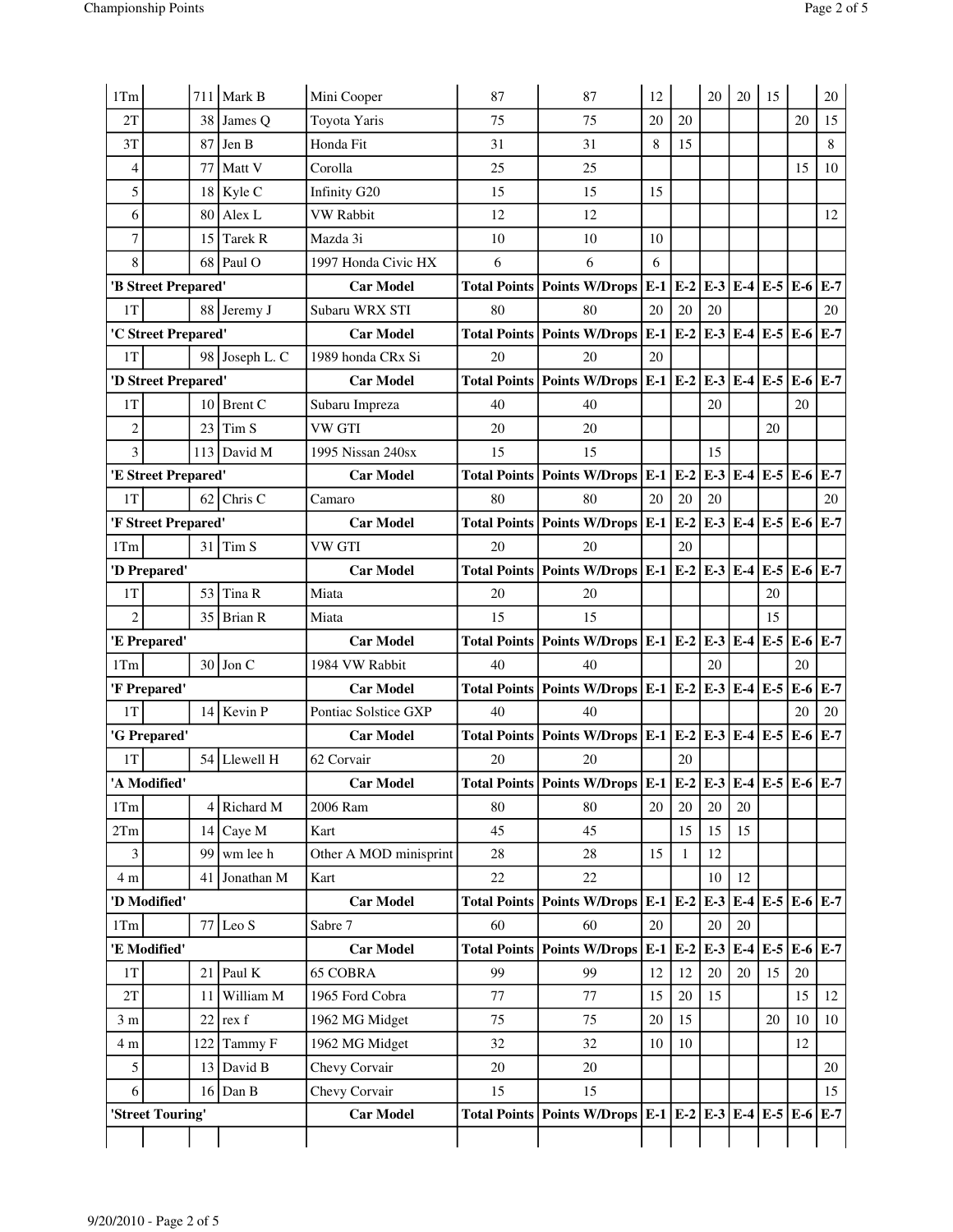| 1T             |                      |     | $168$ Pete H   | Subaru Impreza RS 2.5 | 109    | 99                                                                      | 20 | 20 | 20            | 10 | 15    | 12  | 12    |
|----------------|----------------------|-----|----------------|-----------------------|--------|-------------------------------------------------------------------------|----|----|---------------|----|-------|-----|-------|
| 2T             |                      | 271 | $\vert$ Cody G | Subaru 2.5 RS         | 87     | 87                                                                      | 15 | 15 | 15            | 12 | 20    |     | 10    |
| 3T             |                      | 6   | Jesse D        | Mazda Protege 5       | 40     | 40                                                                      |    |    |               |    |       | 20  | 20    |
| 4T             |                      |     | $16$ Joe F     | Mazda Protege 5       | 30     | 30                                                                      |    |    |               |    |       | 15  | 15    |
| 5 <sub>m</sub> |                      | 22  | Jeff W         | 2001 ford focus       | 20     | 20                                                                      |    |    |               | 20 |       |     |       |
| 6              |                      |     | 91 Radim H     | 91 Acura Integra      | 15     | 15                                                                      |    |    |               | 15 |       |     |       |
| $\overline{7}$ |                      | 1   | Pat S          | Ford Focus            | 12     | 12                                                                      |    | 12 |               |    |       |     |       |
| 7 <sub>m</sub> |                      | 86  | Chris D        | Mazda Speed 3         | 12     | 12                                                                      | 12 |    |               |    |       |     |       |
| 7              |                      | 188 | Mike H         | 2006 Mazda 3          | 12     | 12                                                                      |    |    | 12            |    |       |     |       |
| 10             |                      | 88  | David S        | 2006 Mazda 3          | 10     | 10                                                                      |    |    | 10            |    |       |     |       |
| 11             |                      | 21  | Robby E        | 98 Accord             | 8      | 8                                                                       |    |    | 8             |    |       |     |       |
| $12 \text{ m}$ |                      | 11  | charles d      | Puegot 505            | 6      | 6                                                                       |    |    |               | 6  |       |     |       |
|                | 'Street Touring S'   |     |                | <b>Car Model</b>      |        | Total Points   Points W/Drops   E-1                                     |    |    | $E-2 E-3 E-4$ |    | $E-5$ | E-6 | $E-7$ |
| 1T             |                      |     | $60$ Ed L      | Mazda Miata           | 95     | 95                                                                      | 15 | 20 |               |    | 20    | 20  | 20    |
| 2T             |                      |     | 11 Jeffrey C   | Mazda RX-7            | 20     | 20                                                                      |    |    |               | 20 |       |     |       |
| 2T             |                      |     | $78$ Rod R     | Honda Civic           | 20     | 20                                                                      | 20 |    |               |    |       |     |       |
| 4 m            |                      |     | 280 Rocky W    | 77 280Z               | 15     | 15                                                                      |    |    |               | 15 |       |     |       |
|                | 'Street Touring X'   |     |                | <b>Car Model</b>      |        | Total Points   Points W/Drops   E-1   E-2   E-3   E-4                   |    |    |               |    | $E-5$ | E-6 | $E-7$ |
| 1T             |                      |     | $2$ Hai N      | Nissan 240sx          | 20     | 20                                                                      |    |    |               |    | 20    |     |       |
| 1T             |                      | 3   | Rich H         | <b>VW R32</b>         | 20     | 20                                                                      |    |    |               |    |       |     | 20    |
| 1T             |                      | 12  | Luke U         | <b>05 WRX</b>         | 20     | 20                                                                      |    | 20 |               |    |       |     |       |
| 1T             |                      | 68  | John I         | Subaru Impreza WRX    | 20     | 20                                                                      | 20 |    |               |    |       |     |       |
| 5              |                      |     | $11$ Jeff C    | 323i                  | 15     | 15                                                                      |    |    |               |    |       |     | 15    |
| 5              |                      |     | 87 Douglas B   | BMW 325is             | 15     | 15                                                                      |    |    |               |    | 15    |     |       |
| 7              |                      | 111 | Steve C        | 323i                  | 12     | 12                                                                      |    |    |               |    |       |     | 12    |
|                | 'Street Touring U'   |     |                | <b>Car Model</b>      |        | Total Points   Points W/Drops   E-1   E-2   E-3   E-4                   |    |    |               |    | $E-5$ | E-6 | $E-7$ |
| 1T             |                      | 9   | Kent B         | Dodge Neon SRT4       | 20     | 20                                                                      |    |    |               |    |       | 20  |       |
|                | 'Street Modified'    |     |                | <b>Car Model</b>      |        | Total Points   Points W/Drops   E-1   E-2                               |    |    | $E-3E-4$      |    | $E-5$ | E-6 | $E-7$ |
| 1T             |                      |     | 462 Robert S   | Subaru SVX            | 102    | 102                                                                     | 20 | 15 | 20            | 15 | 20    |     | 12    |
| 2T             |                      |     | $187$ Clint W  | 2007 Subaru WRX       | 60     | 60                                                                      |    | 20 |               |    |       | 20  | 20    |
| 3T             |                      |     | $83$ Dan C     | 97 Legacy             | 42     | 42                                                                      | 15 | 12 |               |    |       | 15  |       |
| 4              |                      |     | $7$ Jason R    | Camaro                | 35     | 35                                                                      |    |    |               | 20 |       |     | 15    |
| 5              |                      |     | 341 Brad P     | 04 Pontiac GTO        | 15     | 15                                                                      |    |    |               |    | 15    |     |       |
| 6              |                      |     | $12$ Luke U    | 2005 Subaru WRX       | 12     | 12                                                                      |    |    |               | 12 |       |     |       |
| 6 m            |                      |     | $31$ Bryan P   | 05 Matrix             | 12     | 12                                                                      |    |    |               |    | 12    |     |       |
| 6              |                      |     | 305 James M    | 2005 Saab 92x         | $12\,$ | 12                                                                      | 12 |    |               |    |       |     |       |
|                | 'Street Modified F'  |     |                | <b>Car Model</b>      |        | Total Points   Points W/Drops   E-1   E-2   E-3   E-4   E-5   E-6   E-7 |    |    |               |    |       |     |       |
| 1T             |                      |     | $13$ Chad M    | 1991 Honda Civic      | 20     | 20                                                                      |    |    | 20            |    |       |     |       |
|                | 'Street Modified II' |     |                | <b>Car Model</b>      |        | Total Points   Points W/Drops   E-1   E-2   E-3   E-4   E-5   E-6       |    |    |               |    |       |     | $E-7$ |
| 1T             |                      |     | $6$ Mike R     | Corvette              | 40     | 40                                                                      |    |    |               | 20 |       |     | 20    |
| 2T             |                      | 92  | Colin R        | Miata                 | 20     | 20                                                                      |    |    |               |    | 20    |     |       |
| 2T             |                      |     | $427$ Dave M   | 1991 Toyota MR2       | 20     | 20                                                                      |    | 20 |               |    |       |     |       |
| $\overline{4}$ |                      |     | $2$ David R    | 92 Miata              | 15     | 15                                                                      |    |    |               |    | 15    |     |       |
|                | 'F125 Shifter Kart'  |     |                | <b>Car Model</b>      |        | Total Points   Points W/Drops   E-1   E-2   E-3   E-4   E-5   E-6   E-7 |    |    |               |    |       |     |       |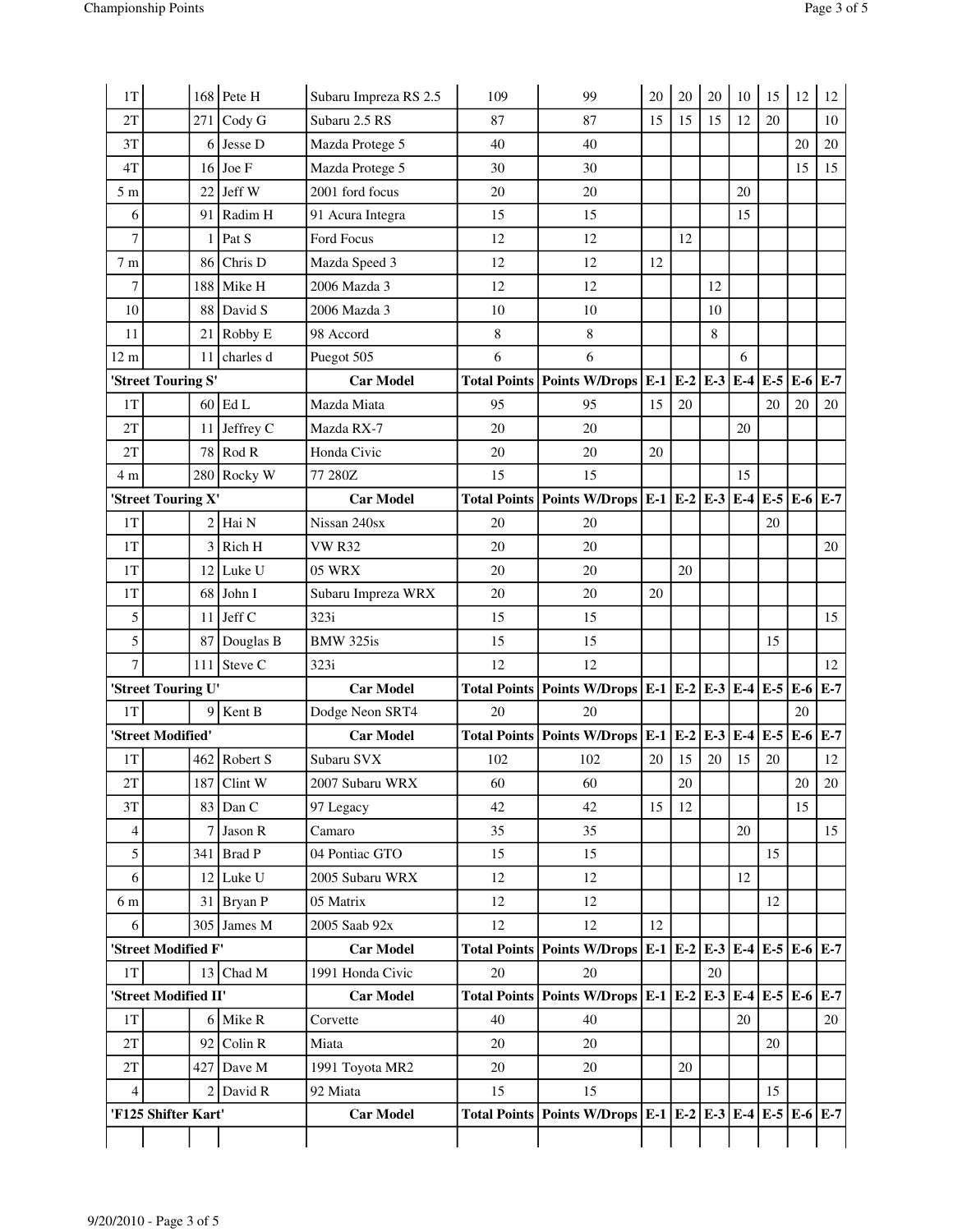| 1Tm                |                     | 77             | Mike D         | Kart                 | 120            | 120                                                                     | 20             | 20                         | 20             |             | 20             | 20             | 20             |
|--------------------|---------------------|----------------|----------------|----------------------|----------------|-------------------------------------------------------------------------|----------------|----------------------------|----------------|-------------|----------------|----------------|----------------|
| 2Tm                |                     | 54             | l Ed H         | Kart                 | 57             | 57                                                                      | 15             | 12                         | 15             |             | 15             |                |                |
| 3 <sub>m</sub>     |                     | 11             | $\int$ Jay C   | Kart                 | 24             | 24                                                                      | 12             |                            | 12             |             |                |                |                |
| $\overline{4}$     |                     | 93             | Tony B         | Kart                 | 15             | 15                                                                      |                | 15                         |                |             |                |                |                |
|                    | 'Junior Kart A'     |                |                | <b>Car Model</b>     |                | <b>Total Points   Points W/Drops  </b>                                  | $E-1$          | $ E-2 E-3 E-4 E-5 E-6 E-7$ |                |             |                |                |                |
| 1Tm                |                     | 3              | Hollie C       | Kart                 | 60             | 60                                                                      | 20             | 20                         | 20             |             |                |                |                |
| $\overline{c}$     |                     | $\overline{2}$ | Halie C        | Kart                 | 45             | 45                                                                      | 15             | 15                         | 15             |             |                |                |                |
| 3 <sub>m</sub>     |                     | 13             | Thomas R       | Kart                 | 20             | 20                                                                      |                |                            |                |             |                | 20             |                |
|                    | 'Junior Kart B'     |                |                | <b>Car Model</b>     |                | Total Points   Points W/Drops $E-1$ $E-2$                               |                |                            |                | $E-3$ $E-4$ | $E-5$          | E-6            | $E-7$          |
| 1T                 |                     |                | Connor H       | Kart                 | 90             | 90                                                                      |                | 15                         | 15             |             | 20             | 20             | 20             |
| $\overline{2}$     |                     | 17             | <b>Burke E</b> | Kart                 | 20             | 20                                                                      |                |                            | 20             |             |                |                |                |
| $\overline{c}$     |                     | 94             | Izabella B     | Kart                 | 20             | 20                                                                      |                | 20                         |                |             |                |                |                |
|                    | 'XPro (Pax)'        |                |                | <b>Car Model</b>     |                | Total Points   Points W/Drops   E-1                                     |                | $E-2$                      |                |             | $E-3 E-4 E-5 $ | E-6            | $E-7$          |
|                    | 1T XDS              | 11             | Evan H         | Subaru WRX           | 88             | 88                                                                      | 6              | 12                         |                | 20          | 15             | 15             | 20             |
|                    | 2T XSTU             | 13             | Dustin E       | Subaru STi           | 76             | 76                                                                      | $\overline{c}$ | 20                         | 12             |             | 12             | 20             | 10             |
| 3T                 | <b>XGS</b>          | 42             | Karl H         | Dodge Neon           | 73             | 73                                                                      | $\mathbf{1}$   | 15                         | 20             |             | 10             | 12             | 15             |
| 4Tm                | <b>XDS</b>          | 14             | Charles E      | Mini S               | 46             | 46                                                                      | $\mathbf{1}$   | $\,8\,$                    | 15             |             |                | 10             | 12             |
| 5T                 | <b>XSM</b>          | 27             | Garrison M     | Subaru 2.5 RS        | 40             | 39                                                                      | $\mathbf{1}$   | $\mathbf{1}$               | 6              | 12          | 8              | 4              | 8              |
|                    | 6T XSTU             | 8              | Scott N        | 2006 Subaru STi      | 37             | 37                                                                      | $\overline{4}$ | $\mathbf{1}$               | 10             | 15          |                | 1              | 6              |
| 7                  | <b>XFS</b>          | 127            | Heather E      | 07 Shelby GT         | 28             | 28                                                                      | 20             |                            | $\,8\,$        |             |                |                |                |
| 8                  | <b>XCSP</b>         | 98             | Joseph L. C    | 1989 honda CRx Si    | 21             | 21                                                                      |                | $\mathbf{1}$               | $\overline{4}$ | 10          |                | $\overline{2}$ | $\overline{4}$ |
| 9                  | <b>XCSP</b>         | 152            | Edwin J        | Mazda Chick Car      | 20             | 20                                                                      |                |                            |                |             | 20             |                |                |
|                    | 10 XSTS             | 178            | Dale K         | Honda Civic SI       | 15             | 15                                                                      | 15             |                            |                |             |                |                |                |
| $11 \text{ m}$ XFS |                     | 27             | Michael P      | Ford Shelby GT       | 12             | 12                                                                      | 12             |                            |                |             |                |                |                |
| 12                 | <b>XHS</b>          | 15             | Tarek R        | Mazda 3i             | 10             | 10                                                                      |                | 10                         |                |             |                |                |                |
| 12                 | <b>XBS</b>          | 89             | Dave P         | Honda S2000CR        | 10             | 10                                                                      | 10             |                            |                |             |                |                |                |
| 14                 | <b>XEM</b>          | 5              | Nathan W       | Silverado            | $\overline{9}$ | 9                                                                       | $\mathbf{1}$   |                            | $\mathfrak{2}$ |             | 6              |                |                |
| 15                 | <b>XEP</b>          | 13             | Mark B         | Rabbit               | 8              | $\,$ 8 $\,$                                                             |                |                            |                |             |                | 8              |                |
| 15                 | <b>XBS</b>          | 189            | Jim W          | S2000                | 8              | $\,$ 8 $\,$                                                             | 8              |                            |                |             |                |                |                |
|                    | 17 XGS              | 7              | James S        | VW GTI               | 6              | 6                                                                       |                | 6                          |                |             |                |                |                |
|                    | 17 XSM              | 127            | Craig H        | Subaru 2.5RS         | 6              | 6                                                                       |                |                            |                |             |                | 6              |                |
|                    | $19$ XGS            |                | $142$ JON C    | 95 Neon              | 5              | 5                                                                       | $\mathbf{1}$   | $\overline{4}$             |                |             |                |                |                |
|                    | $20 \text{ m}$ XSTR | 83             | Wayne K        | 87 Porsche 944       | $\overline{c}$ | $\sqrt{2}$                                                              | $\mathbf{1}$   | $\mathbf{1}$               |                |             |                |                |                |
| $20 \text{ m}$ XEP |                     | 130            | Mark B         | Rabbit               | $\overline{2}$ | $\overline{2}$                                                          |                | $\overline{2}$             |                |             |                |                |                |
|                    | 22 XESP             |                | $42$ Rich H    | Subaru Legacy 2.5 GT | $\mathbf{1}$   | $\,1$                                                                   | $\mathbf{1}$   |                            |                |             |                |                |                |
|                    | 22 XSM              |                | $462$ Robert S | Subaru SVX           | $\,1$          | $\mathbf{1}$                                                            |                |                            |                |             |                | 1              |                |
|                    | 'Novice (pax)'      |                |                | <b>Car Model</b>     |                | Total Points   Points W/Drops   E-1   E-2   E-3   E-4   E-5   E-6   E-7 |                |                            |                |             |                |                |                |
|                    | 1T NFSP             |                | $17$ Kyle A    | Integra              | 92             | 92                                                                      | 12             |                            | 20             | 20          |                | 20             | 20             |
|                    | $2T$ NDS            |                | $16$ Travis B  | <b>WRX</b>           | 32             | 32                                                                      | $\overline{2}$ | 20                         |                |             |                | 10             |                |
|                    | 3T NSS              | 17             | John B         | Corvette             | $30\,$         | 30                                                                      |                | 15                         |                | 15          |                |                |                |
|                    | 4T NFSP             | 318            | Joe S          | <b>BMW 318</b>       | 24             | 24                                                                      | $\mathbf{1}$   | $\overline{4}$             | 15             |             |                | $\overline{2}$ | 2              |
|                    | 5T NGS              | 9              | Jeff G         | Cobalt SS            | 20             | 20                                                                      | 20             |                            |                |             |                |                |                |
|                    | $5Tm$ NBS           |                | $36$ John O    | BMW M3               | 20             | 20                                                                      |                |                            |                |             | 20             |                |                |
| $\overline{7}$     | <b>NSTX</b>         | 17             | Vincent D      | <b>WRX</b>           | 19             | 19                                                                      | 15             |                            |                |             |                | $\overline{4}$ |                |
|                    |                     |                |                |                      |                |                                                                         |                |                            |                |             |                |                |                |